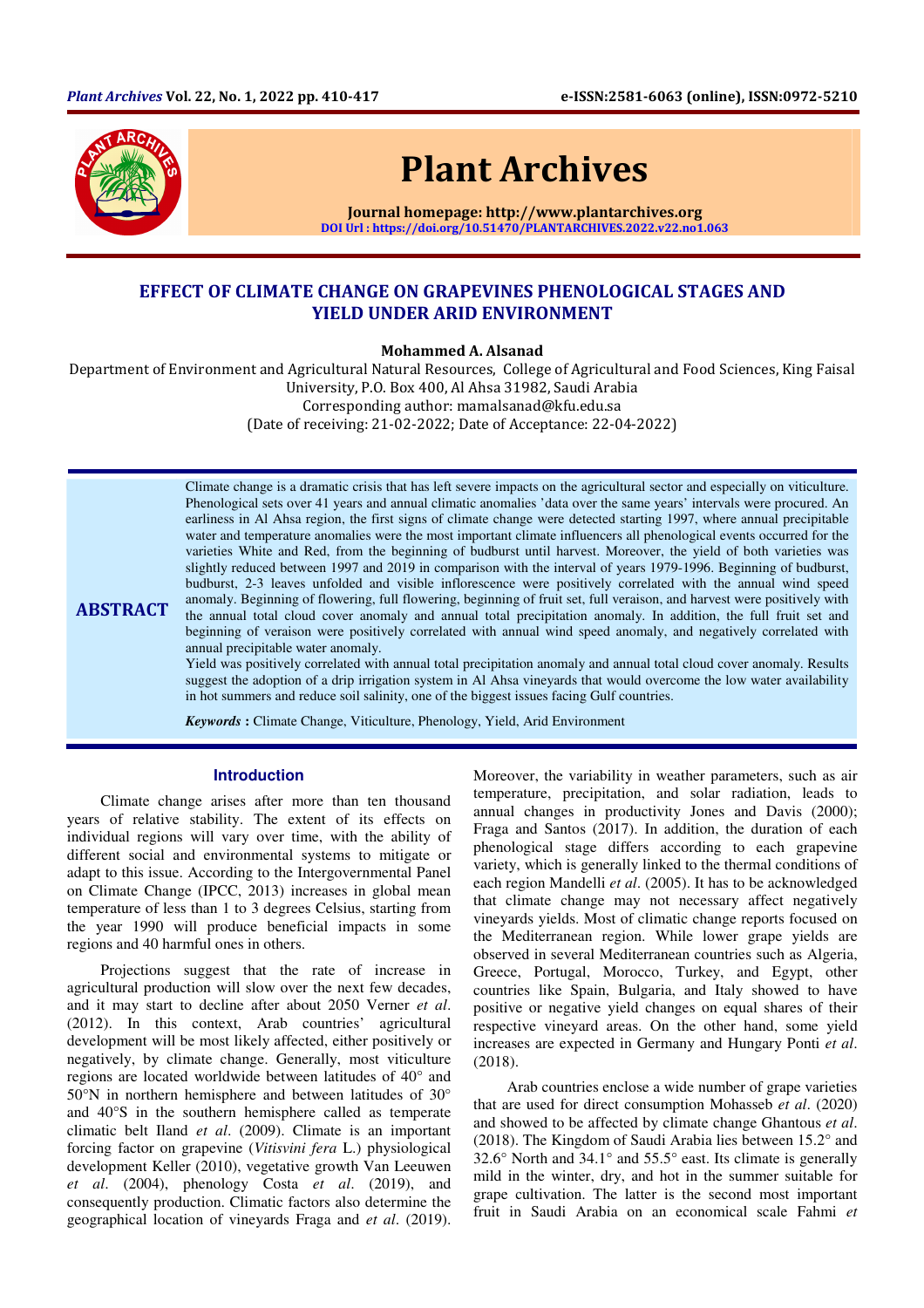*al*.,(2012). It was reported that the hectar age of planted fruit crops in Saudi Arabia has increased by 13% between 2001 and 2005, where grapes represent 8.5% of this area yielding around 132 thousand tons Al-Qurashi(2010). Locals reported that Al-Sulaybiya, a region of Saudi Arabia, supplies more than 20,000 tons of different varieties of grapes all over the country. Al Ahsa region, located in the east of the Kingdom, is well known for its traditional original and high quality white and red grapes locally known as "Hassaoui". However, the global change issue may affect this agricultural heritage. No previous studies reported the effect of climate change on grapevine cultivation in the Gulf region, and especially in the Kingdom of Saudi Arabia. Purposely, the phenological traits and production of white and red Hassaoui varieties were studied all over 41 years in order to detect whether their performance is affected or not by climate change, and if yes, whether it was a positive or a negative one.

# **Materials and Methods**

# **Climatic Events**

The European Centre for Medium-Range Weather Forecasts (ECMWF ERA5) provided the annual climate data. The climatic annual parameters (precipitable water anomaly (Ann PWA), temperature anomaly (Ann TA), wind speed anomaly (Ann WSA), total precipitation anomaly (Ann TPA), total cloud cover anomaly (Ann TCCA)) were grouped for an adequate interpretation of the climate effect on the different phonological stages of the grapevines.

# **Vineyards Description**

Vineyards of White and Red Hassaoui are located in Al Ahsa province, eastern Saudi Arabia Kingdom at an altitude of 100-150 meters above sea level. In this province, summers are long, sweltering, and arid; the winters are cool and dry; and it is mostly clear year round. Sunlight lasts in average between 10.3 hours to 13.4 hours, with a mean fall in temperature of around 10-15°C between day and night. Vineyards of White and Red Hassaoui cover a surface of  $20200 \text{ m}^2$  and  $23100 \text{ m}^2$ , respectively. In both types of vineyards, the distance of plantation was of  $2.5 \text{ m} \times 1.25 \text{ m}$ . White and Red Hassaoui vines were pruned back to spurs about a hand's width apart, each with 2 buds.

# **Data Collection**

Data of the studied vineyards was obtained from the Saudi Ministry of Environment, Water & Agriculture. Studied phenological events and yield were monitored by local farmers under the continuous supervision of governmental inspectors. The study of different events was based on selected and marked rows from each vineyard in order to increase the diversity and to approve the accuracy and validity of each occurring phenological event. In addition, ten grapevines from each row were chosen randomly. Selected rows and grapevines were marked by a strip, for an easier identification, thus an easier data collection.

#### **Phenological Events**

The leaf fall stage was used as reference day to evaluate the changes in phenological events. Phenological events (stages), including beginning budburst (stage C), 2-3 leaves unfolded (stage E), visible inflorescence (stage F), beginning of flowering (stage I1), beginning of fruit set (stage J1), and beginning of veraison (stage M1) were recorded once 10% of the total number of selected vines reached the relative stage. The date of budburst (stage D) was recorded when green shoot tips were visible in all sampled vines. The dates of full flowering (stage I2), full fruit set (stage J2), full veraison (stage M2), and harvest (stage O) were determined when 80% of selected plants reached the relative stage. All stages were expressed in days.

In addition, the intervals of time (expressed in days) between the different phenological stages were determined as follows: budburst to flowering (P1), budburst to fruit set (P2), budburst to veraison (P3), beginning of flowering to veraison (P4), full flowering to veraison (P5), beginning of veraison to full veraison (P6), beginning of veraison to harvest (P7), full veraison to harvest (P8), beginning of flowering to harvest (P9), full flowering to harvest (P10), and budburst to harvest (P11).

# **Quantitative Traits**

Production was evaluated in terms of yield (recorded per vine and then expressed as kg/ha).

# **Statistical Analysis**

Analysis was divided into general and specific tests reflecting the effects of "year", and "varieties" on vine performance. Cluster analysis was performed using SPSS program in order to divide years (from 1979 to 2019) into two clusters based on climatic factors anomalies. In other terms, each cluster includes a series of years having more or less similar or comparable means of the already listed climatic factors anomalies. The contribution of each climatic factor in the cluster analysis was determined using the factor analysis option provided by SPSS program. The aim of this test was to detect possible variability in climatic conditions in the growing regions of the selected table grapes during the last 41 years.

Second, ANOVA test was performed to detect the separate effect of annual climatic anomalies, variety, and year on phenological events and yield in both types of grapevines. Then, the combined effects of different factors were studied on phenological events and yield of the selected grapevines.

Phenological stages were divided into three sets based on thegrowth state of grapevines. Set 1 including stage C (beginning of budburst), stage D (budburst), stage E (2-3 leaves unfolded) and stage F (visible inflorescence). Set 2 including stage I1 (beginning of flowering), stage I2 (full flowering), stage J1 (beginning of fruit set) and stage J2 (full fruit set). Set 3 including stage M1 (beginning of veraison), stage M2 (full veraison) and stage O (harvest). The intervals of time between the different phenological stages were divided into two sets. Set 4 including P1: budburst to flowering, P2: budburst to fruit set, P3: budburst to veraison, P4: beginning flowering to veraison, and P5: full flowering to veraison. Set 5 including P6: beginning of veraison to full veraison, P7: beginning veraison to harvest, P8: full veraison to harvest, P9: beginning flowering to harvest, P10: full flowering to harvest, and P11: budburst to harvest.

Principal component analysis (PCA) was also performed to detect the type of correlations between phenological events and yield on one hand and climatic anomalies on the other one. A Pvalue<0.05 was adopted in all statistical tests.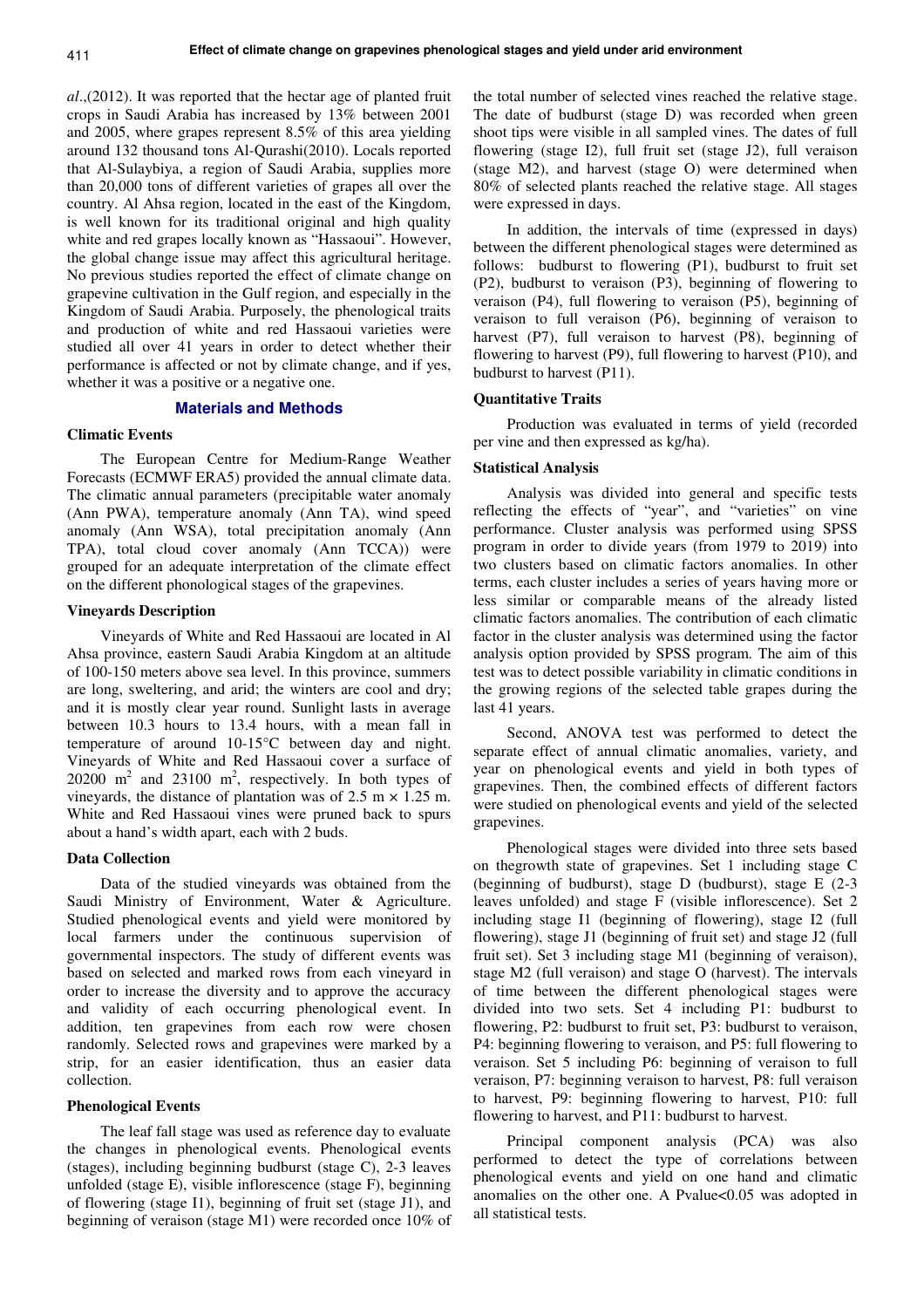# **Results and Discussion**

# **Cluster Analysis**

The two-step cluster analysis (Table 1) showed two identifiable year clusters based on the climatic factors anomalies all over 41 years. The first cluster grouped the years between 1979 and 1996 (both included), while the second one grouped the remaining years from 1997 till 2019 (both included) showing a clear climate change in Al Ahsa region in the last two decades.

Weather and climate factors are the keys that govern viticulture Keller (2010). Effectively, air temperature may be the biggest influencer on vines' vegetative cycle, better described by the term morphological stages (events) Malheiro *et al*. (2013). The same authors reported that precipitation and radiation are also important, though to a lesser extent. In the current study, the performed factor analysis showed the relative low importance of the annual climate predictors: total precipitation anomaly and total cloud cover anomaly. After a period of chilling temperatures in winter for breaking dormancy, the growing season begins with budburst in early spring. A cumulative effect of temperatures above a threshold of 10°C is the classical thermal requirement for this event to take place Winkler *et al*. (1974). When the vines lose their leaves, mild temperatures and considerable precipitation totals during the dormant period are critical for the next growing season, particularly in Mediterranean regions Magalhães(2008). During flowering, veraison, and harvest warm temperatures are required for balanced crop yield Jones and Davis(2000).

The increase in temperature anomaly observed in the last 41 years was coupled with a similar decrease in total cloud cover anomaly. Most studies that addressed the links between climate change conditions and vine phenology have reported earlier occurrence of phenological events, shorter phenological intervals, and warmer grape maturation periods, suggesting that these changes are mostly likely due to the temperature rise Malheiro *et al*. (2013). Annual temperature anomaly had a significant effect on the stages of beginning of budburst, budburst; 2-3 leaves unfolded, visible inflorescence, beginning of veraison, full veraison, and harvest. The beginning of flowering was hastened in the last five years in comparison with years grouped in the first cluster. Also, the beginning of veraison as well as harvest was hastened in comparison with the same range of years. This could be explained by the increasing annual temperature anomaly. According to Keller (2010) an upward shift in temperature will change the growing season thereby reducing the days to beginning of flowering, veraison, and harvest confirming our results. Furthermore, the decreasing annual total cloud cover anomaly in the last five could explain the earliness in all grapevines' development stages. Webb *et al*. (2012) confirmed also earlier that high temperature and solar radiation cause earliness in the consecutive plant development stages with a shorter duration between them. The reducing annual total cloud cover anomaly was observed to be slightly correlated with the stages between beginning of budburst and visible inflorescence (stages C, D, E, and F). Pearce and Coombe (2004); Keller and Tarara (2010) noted that higher temperatures during the latter part of winter will accelerate budburst date, and stimulated vegetative growth during the growing season. Pouget (1981) have demonstrated that high temperatures during budburst reduce flower

numbers per inflorescence. Temperature is a key environmental factor that affects inflorescence development, which begins at budburst (May 2004). Annual temperature anomaly has effectively affected the interval between budburst and veraison. Shortening of the intervals between flowering to veraison and veraison to harvest are generally linked to better climatic conditions for growth and development Jones and Davis (2000). In fact, annual temperature anomaly has also hastened harvest. It was mainly observed during the last five years. Warming trends during the growing season led to acceleration in harvest Webb *et al*. (2012); Jones (2013).

**Table 1 :** Cluster analysis based on the climatic factors anomalies

| <b>Cluster 1</b> | <b>Cluster 2</b> |
|------------------|------------------|
| 1979             | 1997             |
| 1980             | 1998             |
| 1981             | 1999             |
| 1982             | 2000             |
| 1983             | 2001             |
| 1984             | 2002             |
| 1985             | 2003             |
| 1986             | 2004             |
| 1987             | 2005             |
| 1988             | 2006             |
| 1989             | 2007             |
| 1990             | 2008             |
| 1991             | 2009             |
| 1992             | 2010             |
| 1993             | 2011             |
| 1994             | 2012             |
| 1995             | 2013             |
| 1996             | 2013             |
|                  | 2014             |
|                  | 2015             |
|                  | 2016             |
|                  | 2017             |
|                  | 2018             |
|                  | 2019             |

Both White and Red Hassaoui varieties were harvested earlier by 34-35 days in the last five years in comparison with all previous years mainly between 1979 and 1996. Furthermore, the impacts of climatic change in Al Ahsa region are likely to be generally negative in terms of harvested yields of both White and Red Hassaoui varieties. Grape production is sensitive to heat influences, especially at flowering and ripening stages Greer and Weston (2010). Fidelibus (2018) detected that spring heat waves can reduce fruit set, and thus decrease yield. In the current study, a strong positive correlation between annual wind speed anomaly and fruit set was observed. As an increasing annual temperature anomaly was detected, this suggests a higher air temperature, and thus, explains the medium to low yields obtained mainly in the last five years.

# **Factor Analysis**

The factor analysis (Table 2) showed that annual perceptible water anomaly first, and temperature anomaly secondly was the main and most influencing predictors, followed by annual wind speed anomaly.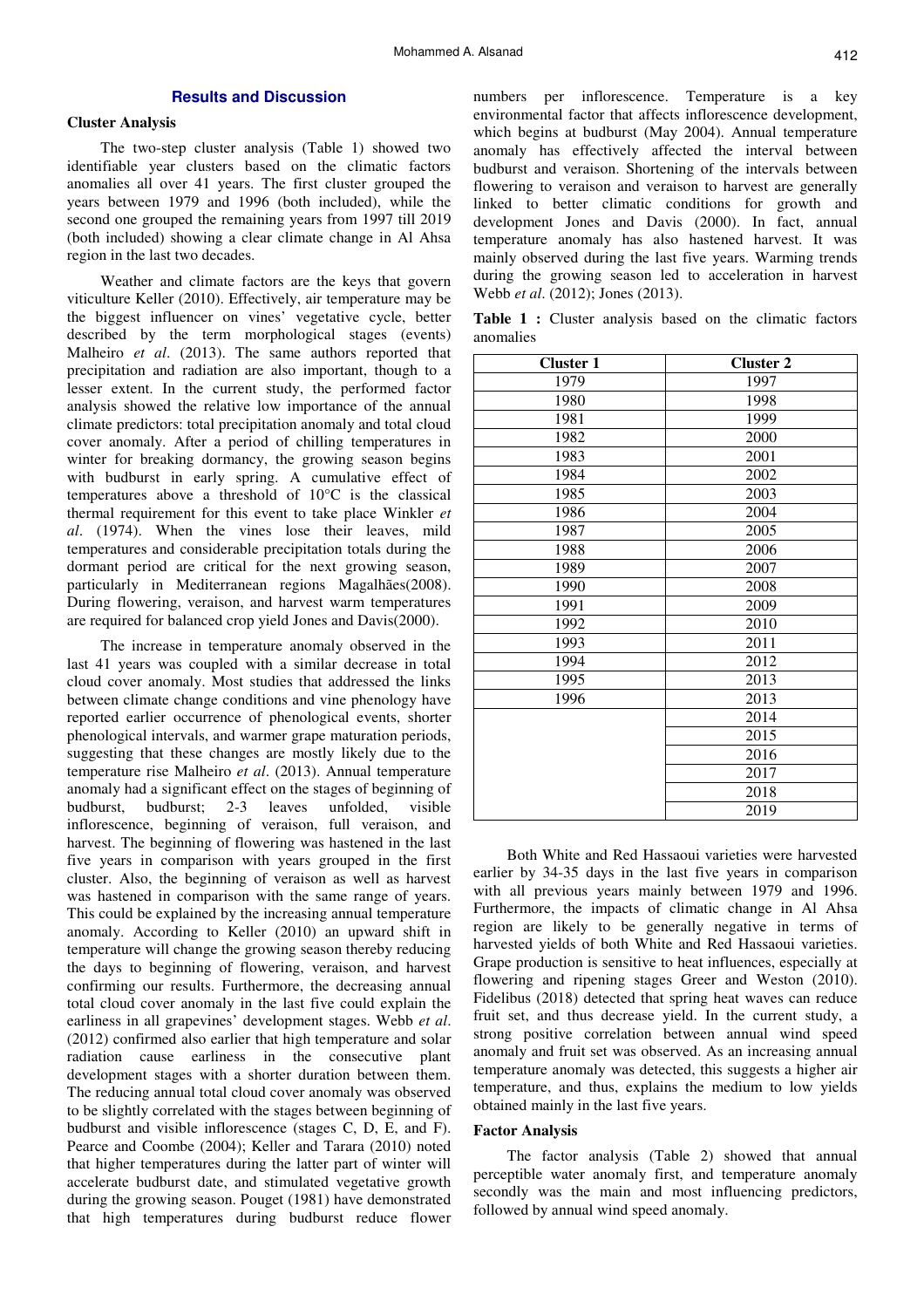**Table 2 :** Contribution level of each predictor

| <b>Predictor</b>               | Importance |
|--------------------------------|------------|
| Ann PWA ( $\text{kg m}^{-2}$ ) | 2.18       |
| Ann TA $(^{\circ}C)$           | 1.24       |
| Ann WSA $(m s-1$               | 0.98       |
| Ann TPA $(m)$                  | 0.43       |
| Ann TCCA $(\% )$               | 0.16       |

Ann PWA: annual precipitable water anomaly, Ann TA: annual temperature anomaly, Ann WSA: annual wind speed anomaly, Ann TPA: annual total precipitation anomaly, Ann TCCA: annual total cloud cover anomaly.

The overall earliness in all phenological stages of both White and Red Hassaoui varieties suggests big changes in the whole management schedule of Al Ahsa vineyards. The phenological characteristics of individual grapevine varieties as well as their responses to climate are of utmost importance for activity planning and decision making in viticulture. On the other hand, a drastic decrease in the annual total precipitation anomaly occurred in Al Ahsa region mainly in the last five years. Changes in grapevine water status at critical phenological stages have a direct effect on grape composition and quality attributes by influencing vegetative growth, yield, and fruit metabolism Ezzhaouani *et al*. (2007).

Moreover, during the early stages of vegetative growth, strong winds play a major role in determining the production of grapevines. It can break off the new shoots, delaying and even reducing the amount of flowering. In the current study, soft winds and reduced annual wind speed anomaly were detected resulting in accelerated phenological events. As the berries proceed through veraison and into the maturation stage, high winds can be very effective at desiccating the fruit and can result in lower quality Jones (2015).

### **ANOVA Test**

The separate and combined effects of different factors on phenological stages and yield of white and red Hassaoui grapevines were studied. The separate effects of "Variety White Hassaoui" and "Variety Red Hassaoui" (Table 3) were significant in terms of the stages C, E, and F in set 1, I1, I2 and J2 in set 2, O in set 3 and yield. The separate effect of the factor "Year" was significant in terms of all phenological sets and yield except stages J1 in set 2 and M2 in set 3. Moreover, the combined effects of "Variety White Hassaoui\*Year" and "Variety Red Hassaoui\*Year" were significant on yield and all phenological sets except stages J1 in set 2 and M2 in set 3. Additionally, the separate effect of "annual precipitable water anomaly (Ann PWA)" was only significant on the stages I1 in set 2 and O in set 3. "Annual temperature anomaly (Ann TA)" and "annual wind speed anomaly (Ann WSA)" were significant in the first three phenological sets and yield; while, "annual total precipitation anomaly (Ann TPA)" and "annual total cloud cover anomaly (Ann TCCA)" were only significant in terms of the latter.

**Table 3 :** Separate and combined effects of the variety, year, and climate factors on sets 1,2 and 3 phenological events  $(P_{value} < 0.05)$ 

|                                | $P_{value}$ of<br>stage C | $P_{value}$ of<br>stage D | $P_{value}$ of<br>stage E | $P_{value}$ of $P_{value}$ of $P_{value}$ of $P_{value}$ of $P_{value}$ of $P_{value}$<br>stage F | stage I1 stage I2 stage J1 stage J2 |      |      |      | stage<br>M1 | value of $P_{value}$ of $P_{value}$ of $P_{value}$ of<br>stage<br>Μ2 | stage O | yield |
|--------------------------------|---------------------------|---------------------------|---------------------------|---------------------------------------------------------------------------------------------------|-------------------------------------|------|------|------|-------------|----------------------------------------------------------------------|---------|-------|
| Variety White Hassaoui         | 0.00                      | 0.85                      | 0.00                      | 0.00                                                                                              | 0.00                                | 0.00 | 0.34 | 0.01 | 0.85        | 0.28                                                                 | 0.00    | 0.00  |
| Variety Red Hassaoui           | 0.00                      | 0.37                      | 0.00                      | 0.00                                                                                              | 0.00                                | 0.00 | 0.27 | 0.03 | 0.58        | 0.32                                                                 | 0.00    | 0.00  |
| Year                           | 0.00                      | 0.00                      | 0.00                      | 0.00                                                                                              | 0.00                                | 0.00 | 0.33 | 0.00 | 0.00        | 0.67                                                                 | 0.00    | 0.00  |
| Variety White<br>Hassaoui*Year | 0.00                      | 0.00                      | 0.00                      | 0.00                                                                                              | 0.49                                | 0.00 | 0.49 | 0.00 | 0.00        | 0.47                                                                 | 0.00    | 0.00  |
| Variety Red Hassaoui*Year      | 0.00                      | 0.00                      | 0.00                      | 0.00                                                                                              | 0.52                                | 0.00 | 0.36 | 0.00 | 0.00        | 0.21                                                                 | 0.00    | 0.00  |
| Ann PWA                        | 0.09                      | 0.25                      | 0.24                      | 0.09                                                                                              | 0.01                                | 0.09 | 0.09 | 0.17 | 0.30        | 0.09                                                                 | 0.01    | 0.90  |
| Ann TA                         | 0.00                      | 0.00                      | 0.00                      | 0.00                                                                                              | 0.00                                | 0.00 | 0.00 | 0.00 | 0.00        | 0.00                                                                 | 0.00    | 0.95  |
| Ann WSA                        | 0.01                      | 0.01                      | 0.01                      | 0.01                                                                                              | 0.02                                | 0.01 | 0.01 | 0.01 | 0.02        | 0.01                                                                 | 0.01    | 0.04  |
| Ann TPA                        | 0.28                      | 0.26                      | 0.24                      | 0.28                                                                                              | 0.19                                | 0.28 | 0.28 | 0.33 | 0.41        | 0.28                                                                 | 0.14    | 0.00  |
| Ann TCCA                       | 0.08                      | 0.08                      | 0.08                      | 0.08                                                                                              | 0.09                                | 0.08 | 0.08 | 0.09 | 0.09        | 0.08                                                                 | 0.08    | 0.01  |

Stage C: beginning of budburst, stage D: budburst, stage E: 2-3 leaves unfolded, stage F: visible inflorescence, Stage I1: beginning of flowering, stage I2: full flowering, stage J1: beginning fruit set, stage J2: full fruit set, Stage M1: beginning of veraison, stage M2: full veraison, stage O: harvest,Ann PWA: annual precipitable water anomaly, Ann TA: annual temperature anomaly, Ann WSA: annual wind speed anomaly, Ann TPA: annual total precipitation anomaly, Ann TCCA: annual total cloud cover anomaly.

The separate effects of "Variety White Hassaoui" and "Variety Red Hassaoui" were significant on the interval of time from budburst to flowering (P1), beginning of flowering to veraison (P4), and full flowering to veraison (P5) and on all set 5 intervals (Table 4). In addition, the combined effects of "Variety White Hassaoui\*Year" and "Variety Red Hassaoui\*Year" showed a significance on all set 4 intervals, except budburst to veraison (P3), and on all set 5 intervals. All set 4 and set 5 intervals were significantly affected by the factor 'Year'. Annual temperature, wind speed and total precipitation anomalies had significance only in terms of budburst to veraison (P3).

Results in Table 5 showed that in the last five years (from 2015 till 2019), set 1 phenological events: beginning of budburst (stage C), budburst (stage D), 2-3 leaves unfolded (stage E) and visible inflorescence (stage F) were hastened by a mean of 30-33 days, 32 days, 32-33 days and 30-32 days, respectively in comparison with the mean values representing years grouped in the first cluster (from 1979 till 1996). Set 2 phenological events: beginning of flowering (stage I1), full flowering (stage I2), beginning of fruit set (stage J1) and full fruit set (stage J2) were also hastened by 31-34 days, 30-32 days, 30-32 days and 30 days, respectively in comparison with the mean values related to the same range of years.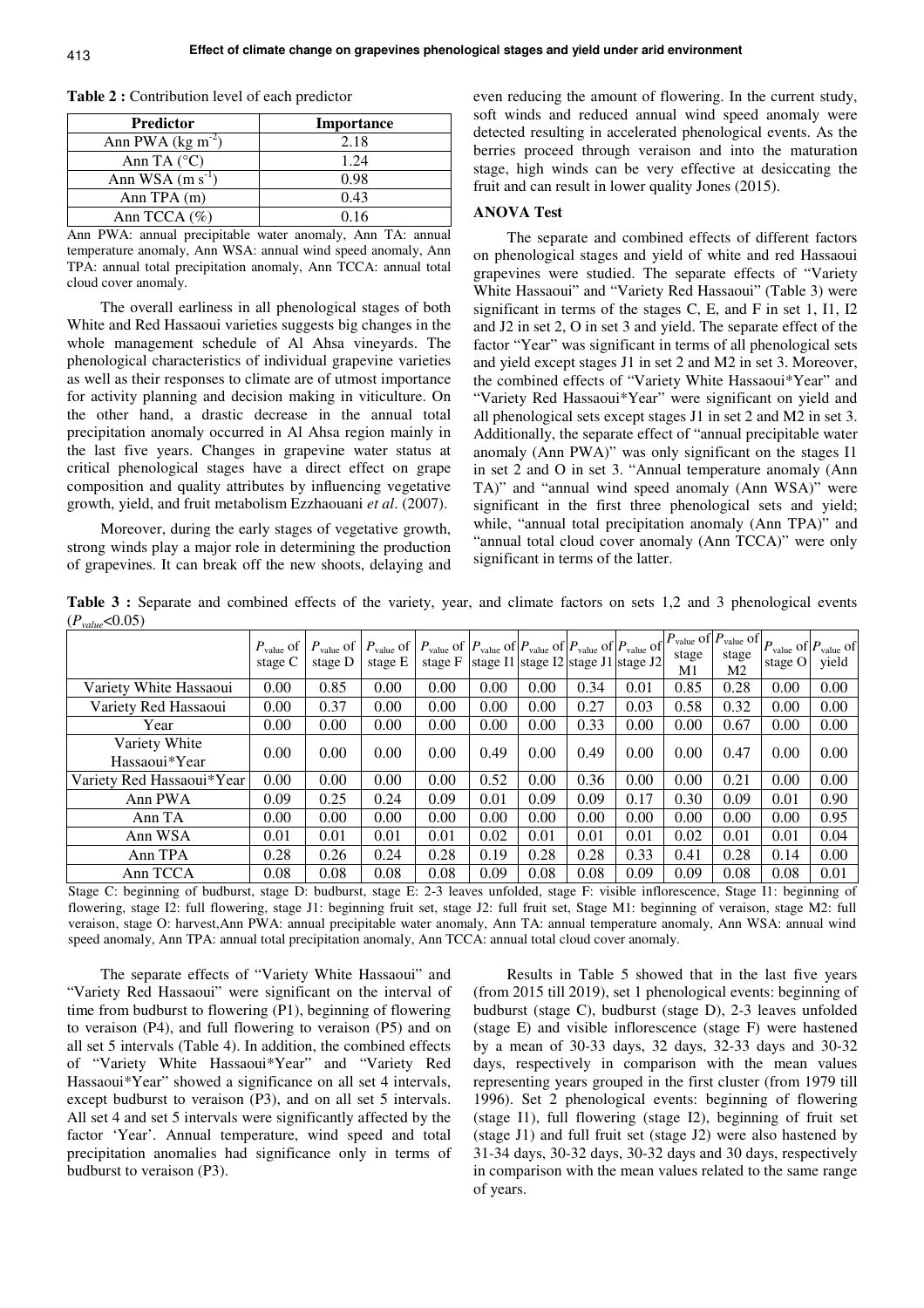|                           | $P_{value}$    | $P_{value}$    | $P_{value}$ of | $P_{value}$ | $P_{value}$    | $P_{value}$ | $P_{value}$ | $P_{value}$    | $P_{value}$    | $P_{value}$     | $P_{value}$     |
|---------------------------|----------------|----------------|----------------|-------------|----------------|-------------|-------------|----------------|----------------|-----------------|-----------------|
|                           | of             | of             | P3             | of          | of             | of          | of          | of             | of             | of              | of              |
|                           | P <sub>1</sub> | P <sub>2</sub> |                | P4          | P <sub>5</sub> | P6          | P7          | P <sub>8</sub> | P <sub>9</sub> | P <sub>10</sub> | P <sub>11</sub> |
| Variety White Hassaoui    | 0.00           | 0.06           | 1.00           | 0.00        | 0.00           | 0.00        | 0.00        | 0.00           | 0.00           | 0.00            | 0.00            |
| Variety Red Hassaoui      | 0.00           | 0.07           | 0.87           | 0.00        | 0.00           | 0.00        | 0.00        | 0.00           | 0.00           | 0.00            | 0.00            |
| Year                      | 0.00           | 0.00           | 0.00           | 0.00        | 0.00           | 0.00        | 0.00        | 0.00           | 0.00           | 0.00            | 0.00            |
| Variety White             | 0.00           | 0.01           | 0.22           | 0.00        | 0.00           | 0.00        | 0.00        | 0.00           | 0.00           | 0.00            | 0.00            |
| Hassaoui*Year             |                |                |                |             |                |             |             |                |                |                 |                 |
| Variety Red Hassaoui*Year | 0.00           | 0.02           | 0.17           | 0.00        | 0.00           | 0.00        | 0.00        | 0.00           | 0.00           | 0.00            | 0.00            |
| Ann PWA                   | 0.81           | 0.92           | 0.54           | 0.99        | 0.99           | 0.99        | 0.97        | 0.96           | 0.99           | 1.00            | 1.00            |
| Ann TA                    | 0.06           | 0.52           | 0.00           | 0.68        | 0.95           | 0.31        | 0.84        | 0.50           | 0.98           | 1.00            | 1.00            |
| Ann WSA                   | 0.31           | 0.95           | 0.02           | 0.92        | 0.72           | 0.94        | 0.89        | 0.72           | 0.99           | 1.00            | 1.00            |
| Ann TPA                   | 0.49           | 0.36           | 0.02           | 0.97        | 0.87           | 0.53        | 0.42        | 0.90           | 0.80           | 0.92            | 0.99            |
| Ann TCCA                  | 0.74           | 0.95           | 0.38           | 0.99        | 1.00           | 0.99        | 0.99        | 0.99           | 0.99           | 1.00            | 1.00            |

**Table 4 :** Separate and combined effects of variety, year, and climate factors on intervals between phenological events

P1: budburst to flowering, P2: budburst to fruit set, P3: budburst to veraison, P4: beginning of flowering to veraison, P5: full flowering to veraison, P6: beginning of veraison to full veraison, P7: beginning veraison to harvest, P8: full veraison to harvest, P9: beginning flowering to harvest, P10: full flowering to harvest, P11: budburst to harvest, Ann PWA: annual precipitable water anomaly, Ann TA: annual temperature anomaly, Ann WSA: annual wind speed anomaly, Ann TPA: annual total precipitation anomaly, Ann TCCA: annual total cloud cover anomaly.

Also in the last five years, set 3 events: beginning veraison (stage M1), full veraison (stage M2) and harvest (stage O) were earlier by 30-31 days, 30-33 days and 31-32 days, respectively compared to their mean values in the first cluster years. Yield varied widely between the two clusters of years, being the lowest in 2001 (11277.6 kg/ha) and the highest in 1995 (18867.4 kg/ha). The yield of White Hassaoui variety decreased by around 320 kg/ha between 1997 and 2019 in comparison with the mean yield noted between 1979 and 1996.

Results in Table 6 showed that in the last five years (from 2015 till 2019), set 1 phenological events: beginning of budburst (stage C), budburst (stage D), 2-3 leaves unfolded (stage E) and visible inflorescence (stage F) were hastened by 33-35 days, 33-37 days, 32-34 days and 33-35 days, respectively in comparison with the mean values representing years grouped in the first cluster (from 1979 till 1996). Set 2

phenological events: beginning of flowering (stage I1), full flowering (stage I2), beginning of fruit set (stage J1) and full fruit set (stage J2) were also hastened by 33-36 days, 33-36 days, 33 days, and 35 days, respectively in comparison with the mean values obtained in cluster one years. Set 3 phenological events: beginning veraison (stage M1), full veraison (stage M2), and harvest (stage O) showed an earliness in the last five years in comparison with their mean values in the first cluster years by 33-35 days, 33-35 days, and 34-35 days, respectively. Yield varied widely between the two clusters, giving the lowest values in 2001 (11126.17 kg/ha) and 2010 (11154.28 kg/ha), and the highest one in 1995 (18426.84 kg/ha). The mean yield of Red Hassaoui variety decreased by around 317 kg/ha between 1997 and 2019 in comparison with the mean yield noted between 1979 and 1996.

|      | <b>Stage</b> | <b>Stage</b>     | <b>Stage</b> | <b>Stage</b> | <b>Stage</b>           | <b>Stage</b>        | <b>Stage</b> | <b>Stage</b>        |                  | <b>Stage M1 Stage M2</b> | <b>Stage</b>     | Yield       |
|------|--------------|------------------|--------------|--------------|------------------------|---------------------|--------------|---------------------|------------------|--------------------------|------------------|-------------|
| Year | C<br>(Days)  | D<br>(Days)      | E<br>(Days)  | F<br>(Days)  | $\mathbf{I}$<br>(Days) | <b>I2</b><br>(Days) | J1<br>(Days) | $\bf{J2}$<br>(Days) | (Days)           | (Days)                   | O<br>(Days)      | (kg/ha)     |
| 1979 | 210r         | 213p             | 215s         | 227r         | 2361                   | 241r                | 241r         | 258p                | 294qr            | 308pq                    | 323n             | 12329.5de   |
| 1980 | $202$ mn     | 206m             | 209op        | 219mn        | 227i                   | $233$ mn            | $233$ mn     | 2481                | 286mn            | 300mn                    | 3141             | 13522.3f    |
| 1981 | 203no        | 206m             | 208no        | 220no        | 230k                   | 234no               | 234no        | $250$ mn            | 2851m            | 301mn                    | 317m             | 11410.4abc  |
| 1982 | 217u         | 221u             | 224v         | 234u         | 243 <sub>o</sub>       | 248u                | 248u         | 263r                | 297t             | 315t                     | 330p             | 15347.2mn   |
| 1983 | 206q         | 211 <sub>o</sub> | 213r         | 223q         | 231k                   | 237q                | 237q         | 254 <sub>o</sub>    | 290 <sub>o</sub> | 304 <sub>o</sub>         | 318m             | 15921.30    |
| 1984 | 214st        | 218s             | 221u         | 231st        | 240n                   | 245st               | 245st        | 261a                | $295$ rs         | 312rs                    | 328 <sub>o</sub> | 11858.5bcd  |
| 1985 | 215t         | 218s             | 220u         | 232t         | 240 <sub>n</sub>       | 246t                | 246t         | 261a                | 296st            | 313st                    | 328 <sub>o</sub> | 11921.7bcd  |
| 1986 | 211r         | 215r             | 218t         | 228r         | 238m                   | 242r                | 242r         | 258p                | $295$ rs         | 309 <sub>pq</sub>        | 323n             | 14852.2klm  |
| 1987 | 205pq        | 208n             | 211q         | 222pq        | 231k                   | 236pq               | 236pq        | 253 <sub>o</sub>    | 289 <sub>o</sub> | 303 <sub>o</sub>         | 318m             | 13736.8fg   |
| 1988 | 203no        | 208 <sub>n</sub> | 210pq        | 220no        | 230k                   | 234no               | 234no        | $250$ mn            | 286mn            | 301mn                    | 3141             | 14127.5ghij |
| 1989 | 211r         | 213p             | 216s         | 228r         | 2361                   | 242r                | 242r         | 257p                | 292p             | 309pq                    | 324n             | 14624.4jkl  |
| 1990 | 2001         | 2041             | 207n         | 2171         | 227i                   | 2311                | 2311         | 2481                | 2841             | 2981                     | 3141             | 11656abc    |
| 1991 | $202$ mn     | $205$ lm         | 208no        | 219mn        | 228i                   | $233$ mn            | $233$ mn     | 2491m               | 286mn            | 301mn                    | 3151             | 13934.4fghi |
| 1992 | 215t         | 219st            | 221u         | 232t         | 240 <sub>n</sub>       | 246t                | 246t         | 261q                | $295$ rs         | 313st                    | 328 <sub>o</sub> | 17150.8q    |
| 1993 | 218u         | 220tu            | 223v         | 235u         | 244 <sub>o</sub>       | 249u                | 249u         | 265s                | 300u             | 316u                     | 330p             | 14987.21m   |
| 1994 | 213s         | 216r             | 218t         | 230s         | 238m                   | 244s                | 244s         | 260q                | 296st            | 311rs                    | 324n             | 11355.8ab   |
| 1995 | 204op        | 208n             | 211q         | 221op        | 231k                   | 235op               | 235op        | 251n                | 287n             | 302n                     | 317m             | 18867.4r    |
| 1996 | 211r         | 213p             | 216s         | 228r         | 2361                   | 242r                | 242r         | 257p                | 293pq            | 309 <sub>pq</sub>        | 324n             | 16474.6p    |
| 1997 | 201lm        | $205$ lm         | 207n         | 218lm        | 228j                   | $232 \text{lm}$     | 232lm        | 2481                | 2841             | 2991                     | 3141             | 15987.3op   |
| 1998 | 191h         | 194gh            | 196ij        | 208h         | 218g                   | 222h                | 222h         | 239h                | 275h             | 289h                     | 304h             | 14366.5hijk |

**Table 5 :** Variation of sets 1, 2, and 3 phenological events of White Hassaoui as affected by year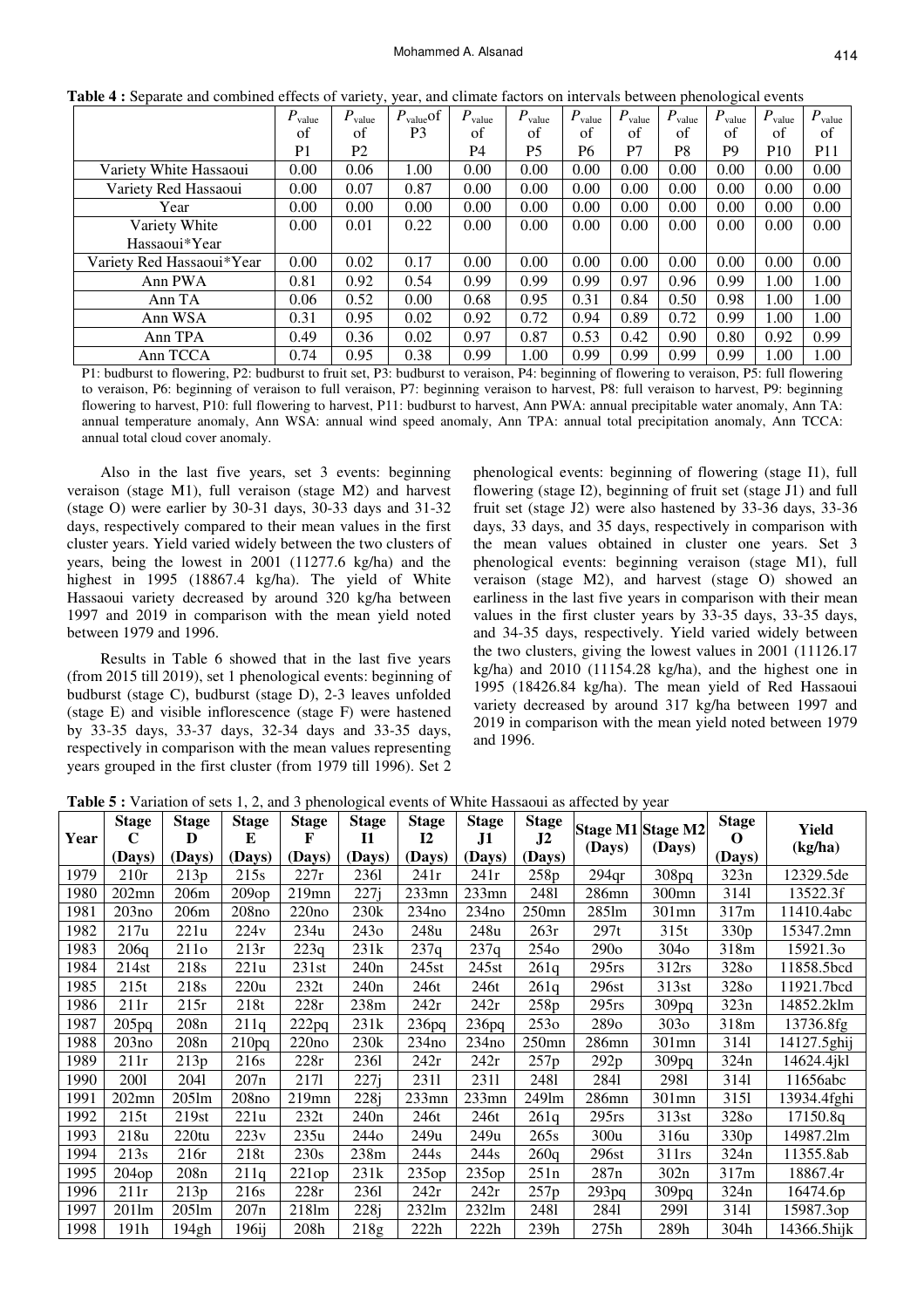| 1999 | 205pq             | 209n     | 211q             | 222pq | 231k  | 236pq | 236pq             | 253 <sub>o</sub> | 2890             | 303 <sub>o</sub> | 317m             | 11687.9abc  |
|------|-------------------|----------|------------------|-------|-------|-------|-------------------|------------------|------------------|------------------|------------------|-------------|
| 2000 | 205 <sub>pq</sub> | 208n     | 210pq            | 222pq | 231k  | 236pq | 236pq             | 253 <sub>o</sub> | 2890             | 303 <sub>o</sub> | 317m             | 12531.2e    |
| 2001 | 196jk             | $200$ jk | 2031m            | 213ik | 223i  | 227jk | 227ik             | 244ik            | $280$ jk         | 294ik            | 309jk            | 11277.6a    |
| 2002 | 191h              | 194gh    | 196ij            | 208h  | 218g  | 222h  | 222h              | 239h             | 275h             | 289h             | 304h             | 11965.2cd   |
| 2003 | 191h              | 194gh    | 196ij            | 208h  | 218g  | 222h  | 222h              | 239h             | 275h             | 289h             | 304h             | 16038.9op   |
| 2004 | $195$ ij          | 199i     | 2021             | 212ii | 222i  | 226ii | 226ii             | 243ii            | $279$ ij         | 293ii            | 308ij            | 15064.71m   |
| 2005 | 186ef             | 188e     | 191e             | 203ef | 213e  | 217ef | 217ef             | 234ef            | 270ef            | 284ef            | 299ef            | 13983.4fghi |
| 2006 | 190gh             | 193g     | 195hi            | 207gh | 216f  | 221gh | 221gh             | 238gh            | 274gh            | 288gh            | 303gh            | 17026.5q    |
| 2007 | 190gh             | 193g     | 195hi            | 207gh | 216f  | 221gh | 221gh             | 238gh            | 274gh            | 288gh            | 303gh            | 13842.7fgh  |
| 2008 | 197k              | 201k     | 204m             | 214k  | 222i  | 228k  | 228k              | 245k             | 281k             | 295k             | 310k             | 11568.7abc  |
| 2009 | 190gh             | 194gh    | 197i             | 207gh | 217fg | 221gh | 221gh             | 238gh            | 274gh            | 288gh            | 303gh            | 13844.2fgh  |
| 2010 | 187f              | 189e     | 192ef            | 204f  | 214e  | 218f  | 218f              | 235f             | 271f             | 285f             | 300f             | 11357.3ab   |
| 2011 | 194i              | 197i     | 199k             | 211i  | 220h  | 225i  | 225i              | 242i             | 278i             | 292i             | 307i             | 14425.0ijk  |
| 2012 | 191h              | 195h     | 197 <sub>i</sub> | 208h  | 218g  | 222h  | 222h              | 239h             | 275h             | 289h             | 304h             | 13956.5fghi |
| 2013 | 189g              | 191f     | 194gh            | 206g  | 216f  | 220g  | $\overline{2}20g$ | 237g             | 273g             | 287g             | 302g             | 15622.4no   |
| 2014 | 187f              | 191f     | 193fg            | 204f  | 213e  | 218f  | 218f              | 235f             | 271f             | 285f             | 300f             | 11879bcd    |
| 2015 | 180c              | 183c     | 185c             | 197c  | 207c  | 211c  | 211c              | 228c             | 264c             | 278c             | 293c             | 14399.5hijk |
| 2016 | 170a              | 172a     | 175a             | 187a  | 196a  | 201a  | 201a              | 218a             | 254a             | 268a             | 283a             | 13684.1fg   |
| 2017 | 177b              | 179b     | 182b             | 194b  | 204b  | 208b  | 208b              | 225 <sub>b</sub> | 261 <sub>b</sub> | 275b             | 290 <sub>b</sub> | 15889.40    |
| 2018 | 183d              | 186d     | 188d             | 200d  | 209d  | 214d  | 214d              | 231d             | 267d             | 281d             | 296d             | 12537.68e   |
| 2019 | 185e              | 189e     | 191e             | 202e  | 210d  | 216e  | 216e              | 233e             | 269e             | 283e             | 298e             | 14405.9hijk |

Stage C: beginning of budburst, stage D: budburst, stage E: 2-3 leaves unfolded, stage F: visible inflorescence, Stage I1: beginning of flowering, stage I2: full flowering, stage J1: beginning fruit set, stage J2: full fruit set, Stage M1: beginning of veraison, stage M2: full veraison, stage O: harvest.

# **Principle Component Analysis (PCA)**

During the last forty one years, phenological events from green showing to visible inflorescence (stages C, D, E, and F) were strongly positively correlated with annual wind speed anomaly (Ann WSA), and slightly positively correlated with annual total precipitation anomaly (Ann TPA) and annual total cloud cover anomaly (Ann TCCA) (Fig. 1). Set 1 phenological events were also strongly negatively correlated with annual precipitable water anomaly (Ann PWA) and annual temperature anomaly (Ann TA). Moreover, yield was strongly positively correlated with Ann TPA and Ann TCCA, slightly positively correlated with Ann WSA, and slightly negatively correlated with Ann PWA and Ann TA.



**Fig. 1 :** Correlation of White and Red Hassaoui grapevines set 1 phenological stages and yield with climatic factors (annual values during the last forty one years).

PCA results (Figs. 2 and 3) showed that set 2 and 3 phenological events from beginning of flowering to beginning of fruit set (stages I1, I2 and J1) and from full veraison to harvest (stages M2 and O) were strongly positively with Ann TCCA and Ann TPA, slightly positively correlated with Ann WSA, and slightly negatively correlated with Ann PWA. In addition, the full fruit set (stage J2) and beginning of veraison (stage M1) were strongly positively correlated with Ann WSA, slightly correlated with Ann TPA and Ann TCCA, and strongly negatively correlated with Ann PWA.



**Fig. 2 :** Correlation of White and Red Hassaoui grapevines set 2 phenological stages with climatic factors (annual values during the last forty one years).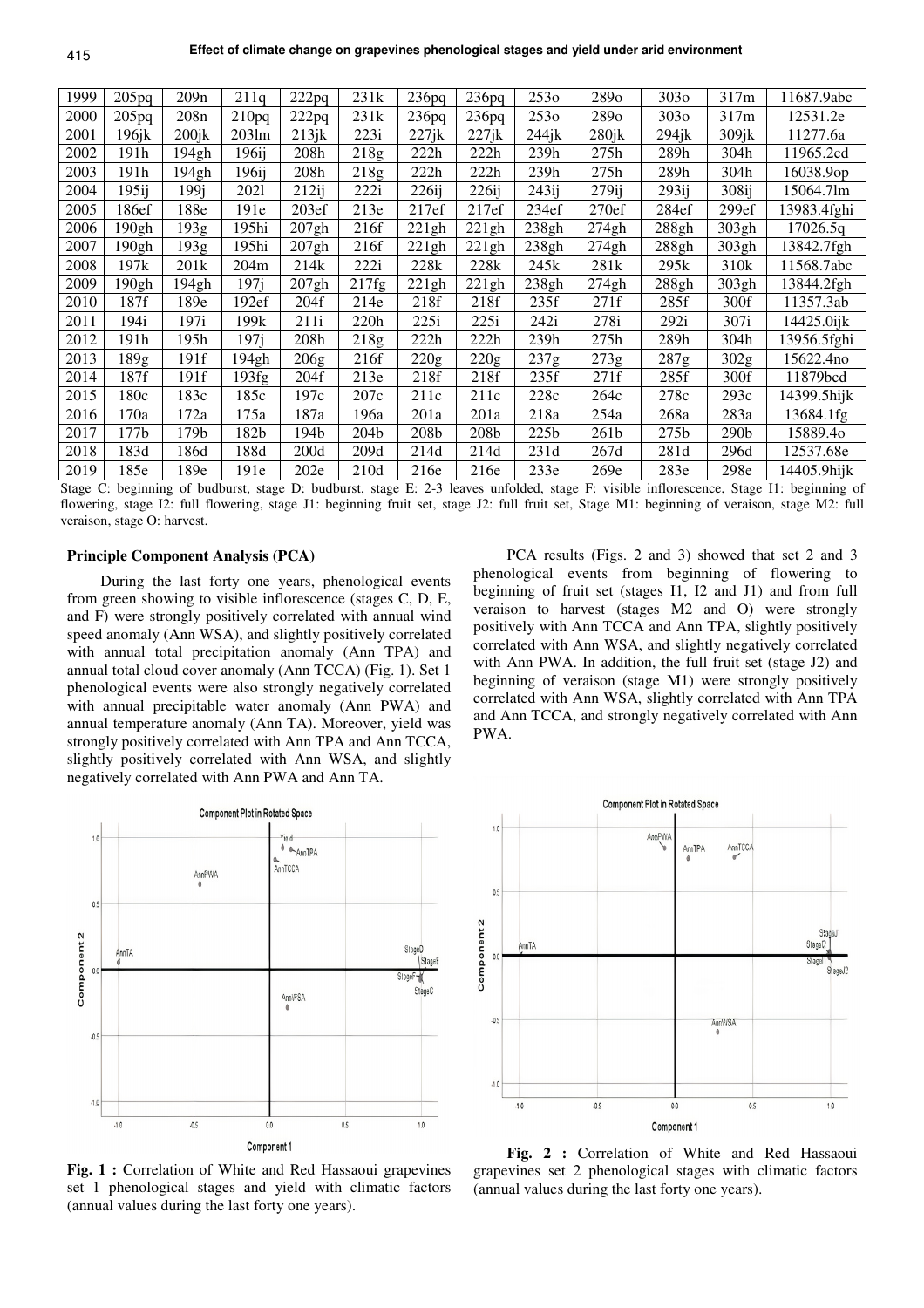

**Fig. 3 :** Correlation of White and Red Hassaoui grapevines set 3 phenological stages with climatic factors (annual values during the last forty one years).

PCA results (Fig. 4) showed that set 4 intervals of time from budburst to flowering (P1), budburst to fruit set (P2), budburst to veraison (P3), beginning of flowering to veraison (P4), and full flowering to veraison (P5) were strongly positively with Ann TA, Ann PWA and Ann WSA and slightly positively correlated with Ann TPA and Ann TCCA.

PCA results (Fig. 5) showed that set 5 intervals of time from beginning of veraison to full veraison (P6), beginning of veraison to harvest (P7), full veraison to harvest (P8), beginning of flowering to harvest (P9), full flowering to harvest (P10), and budburst to harvest (P11) were strongly positively correlated with Ann WSA and slightly positively correlated with Ann TPA, Ann TCCA and Ann PWA.

In the current study, the climate change exerted almost similar effect on the performance of both tested varieties. It was observed that the mean yield of White Hassaoui variety decreased between 1997 and 2019 in comparison with the mean yield noted between 1979 and 1996. Same trend was observed with Red Hassaoui variety. In all cases, White Hassaoui variety averagely yielded more than Red Hassaoui despite the occurring climate change. The relatively low decrease in yield of both varieties suggest their possible accommodation with climate warming as being the traditional and native grapevines of Al Ahsa.

**Component Plot in Rotated Space** 



**Fig. 4 :** Correlation of White and Red Hassaoui grapevines set 4 intervals of time with climatic factors (annual values during the last forty one years).

**Component Plot in Rotated Space** 



**Fig. 5 :** Correlation of White and Red Hassaoui grapevines set 5 intervals of time with climatic factors (annual values during the last forty one years).

# **Conclusion**

During the last 41 years, the increase in temperature and decrease in precipitation were coupled with earlier phenological events, such as budburst, leaves unfolded, visible inflorescence, flowering, fruit set, and harvest. Positive effects resulted from climate change in terms of earliness of all phenological events of both White and Red Hassaoui varieties with a relatively low decrease in their yield. Farmers should take measures to reduce the light exposure that would be beneficial to maintain berry quality in Al-Ahsa region. In addition, the reducing total precipitation anomaly mainly in the last five years suggests the adoption of a drip irrigation system in Al Ahsa vineyards. This will overcome the low water availability for the grapevines in hot summers and reduce as much as possible soil's salinity that is one of the biggest problems facing Gulf countries, especially Saudi Arabia.

### **References**

- Alessandri, A. *et al*. (2014). Robust assessment of the expansion and retreat of Mediterranean climate in the 21st century. *Sci Rep.,* 4: 7211.
- Al-Qurashi, A.D. (2010). Quality of 'Taify' Table Grapes Fumigated with Carbon Dioxide and Sulfur Dioxide. JKAU: Met, *Env. & Arid Land Agric Sci.,* 21(1): 51–64.
- Attia, F. (2007). Effets du stress hydrique sur le comportement écophysiologie et la maturité phénolique de la vigne. Thesis, Institut national polytechnique, Toulouse.
- Costa, R.; Fraga, H.; Fonseca, A.; de Cortazar-Atauri, I.G.; Val, M.C.; Carlos, C.; Reis, S. and Santos, J.A. (2019). Grapevine Phenology of cv. *Touriga Franca* and *Touriga Nacional* in the Douro Wine Region: Modelling and Climate Change Projections. Agronomy 9: 210.
- Ezzhaouani, A.; Valancogne, C.; Pieri, P.; Amalak, T. and Gaudillère, J.P. (2007). Water economy by Italia grapevines under different irrigation treatments in a Mediterranean climate. *J Int Sci Vigne Vin* 41(3): 131– 140.